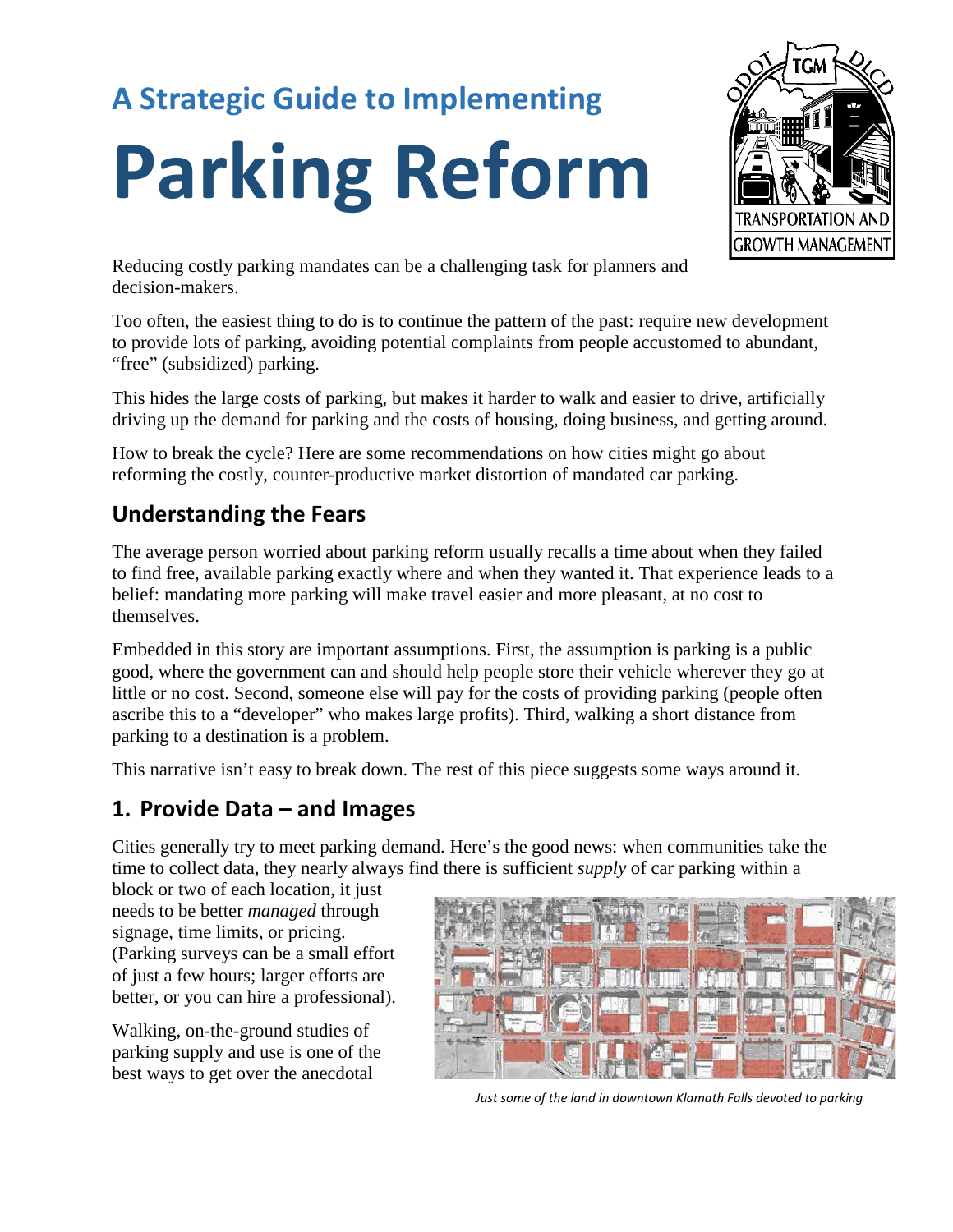stories in people's minds. Involving the skeptics in such a survey is very useful, so they can see for themselves how many parking spaces exist, and how often they are full. This sort of study is explained in TGM's "Parking Made Easy" Manual, available free for download:

#### [www.oregon.gov/lcd/Publications/ParkingMadeEasy\\_2013.pdf](http://www.oregon.gov/lcd/Publications/ParkingMadeEasy_2013.pdf)

These data are best used by presenting them with photos and images. The photos should be of key areas of perceived parking shortage, along with aerial images of the total land space devoted to parking. Keep it simple.



#### **2. Approach Reform Incrementally**

*An example of plentiful parking in Ontario, OR*

People's fear of a parking shortage comes from an inability to know what the future holds. One way to get over the fear is to tackle parking reform incrementally. Implementing small reforms can allow people to see the impacts of moving away from the outdated parking mandate model, and make it easier to take on more comprehensive reform. Incremental reforms are outlined in a companion publication, "8 Quick Ways Cities Can Improve Parking Codes" here: [www.oregon.gov/lcd/TGM/Pages/Parking.aspx](http://www.oregon.gov/lcd/TGM/Pages/Parking.aspx)

#### **3. Focus on What People Care About**

There is a curious thing in parking codes across Oregon: in city after city, relatively high parking mandates are combined with a hodge-podge of exceptions. The results is a complex nest of government mandates and loopholes, when a simpler approach of lower mandates would be easier for builders to understand and for cities to implement.

Those exceptions most likely came out either of copying codes from other cities, or average residents asking for a change. Downtown businesses, for example, often have reduced levels of mandated parking, or ways to get around the requirements. The same is true with affordable housing providers and small businesses.

While comprehensive reform is hard, it is relatively easy for a city council to focus on a specific area people care about – downtown, small business, affordable housing – and provide an exception to the rule for those people. The high cost of subsidized parking overall needn't be addressed head-on. Rather, each specific type of housing or business can be addressed singularly, allowing cities to frame reducing parking mandates to be in service of what it is: encouraging the types of development community members want.

For instance, small business is typically valued by community leaders. Consider eliminating parking mandates for small businesses that move into an existing building downtown.

#### **4. Combine It with Other Reforms**

Another way cities can reduce costly parking mandates is to do it while reforming another policy. For example, the Salem Multifamily Housing Design Code update focused on making it easier to build multifamily housing. As a small part of that effort, staff proposed reducing parking mandates. The community conversation mainly focused on open space, balconies, and privacy, while the parking improvements came along for the ride.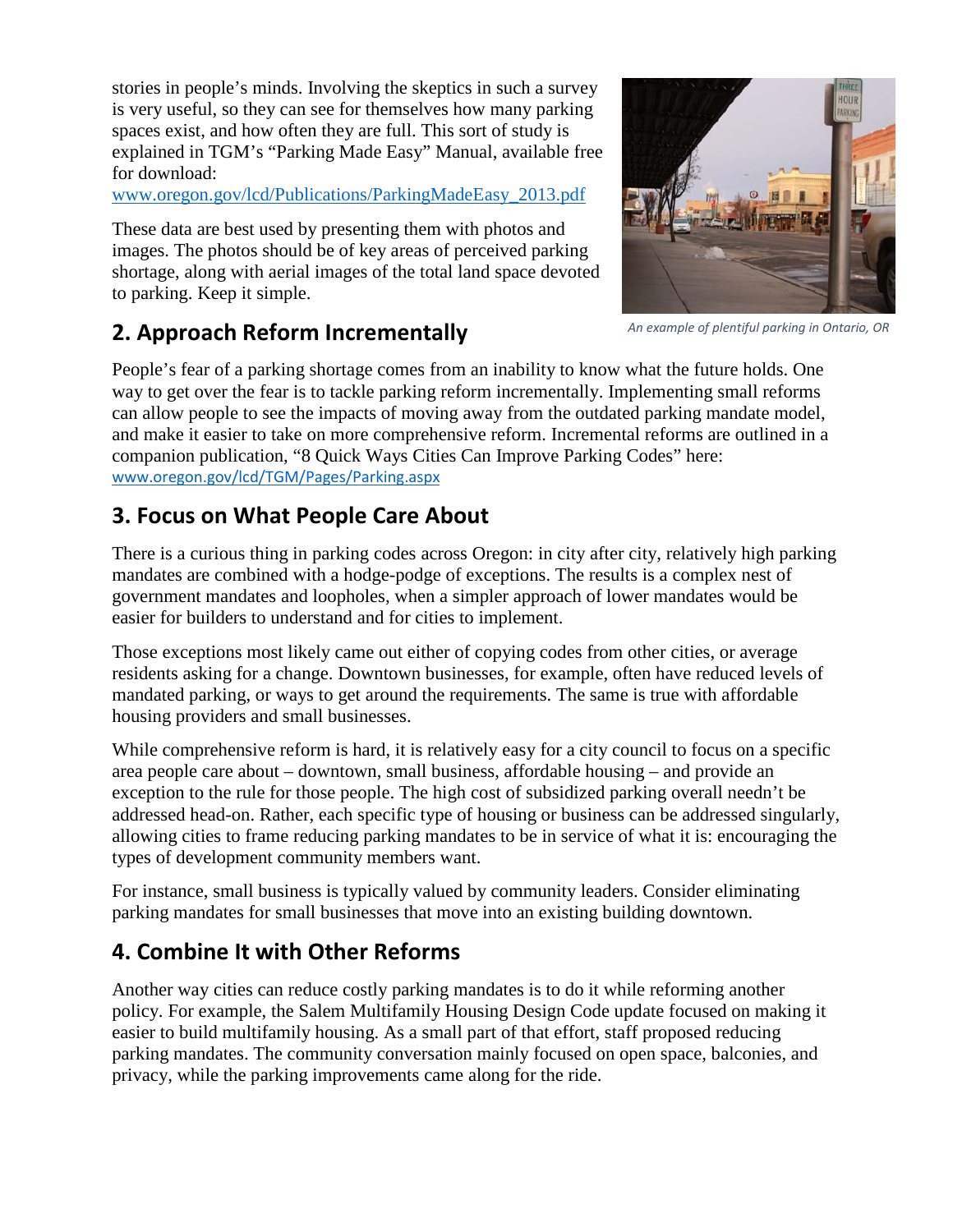#### **5. Consider What Your Language Says**

Some of the challenge of parking reform comes from how we talk about it.

| Don't Say                                     | <b>Instead Use</b>                         |
|-----------------------------------------------|--------------------------------------------|
| Parking requirements                          | Costly parking mandates                    |
| The word "requirements" indicates             | Remind people parking costs money and      |
| something is required, implicitly that it is  | land to provide. And use the term          |
| needed. It is also value-neutral.             | "mandates" which implies a heavier         |
|                                               | hand.                                      |
| Parking needs                                 | Parking demand                             |
| This implies a static, clear human need.      | This reflects a more dynamic, market-      |
| Parking responds to market signals.           | based approach to parking; one that can    |
|                                               | be responded to by pricing.                |
| Free parking                                  | Subsidized parking                         |
| Building and maintaining parking is           | This highlights the costs of parking are   |
| costly. Sometimes it is unpriced, hiding      | borne by someone. Sometimes it is renters, |
| that cost. People like free things.           | or business owners, or local builders and  |
|                                               | $contractors - but the subsidy is coming$  |
|                                               | from somewhere. Subsidy raises important   |
|                                               | questions of fairness.                     |
| Developer                                     | Local builders and contractors             |
| Most people have a negative connotation       | People like local businesses.              |
| with the work "developer" and believe         |                                            |
| they are making excess profit, and can        |                                            |
| absorb any cost. <sup>1</sup>                 |                                            |
| Parking                                       | Car storage                                |
| People use the term parking so often they     | Occasionally when talking about parking    |
| often fail to think about what it is, or what | throw in the term "car storage." This      |
| it means. Reform is harder when people        | allows people to start thinking about what |
| have coherent stories making them think       | parking is, and how space-intensive it can |
| the world has to work a certain way.          | be. But because it is awkward to have a    |
|                                               | smooth conversation with such a mind-      |
|                                               | changing frame, only replace it            |
|                                               | occasionally.                              |

Again and again, as communities discuss parking mandates, something happens to the conversation. Specifically, "reducing required parking" suddenly becomes "eliminating provided parking." **Emphasize there are no data showing that to be the case.** Lenders and builders make the business decision to meet the desire for parking. In Portland, builders report still building about 0.7 spaces per new innercity unit served by transit; Seattle data are about the same. In downtown Los Angeles, builders provide an average of 1.2 spaces per unit. While there are some

| <b>Not Requiring Parking does not mean</b> |
|--------------------------------------------|
| <b>Requiring No Parking</b>                |

To put it more clearly: **No Mandated Parking ≠ No Provided Parking**

**Evidence Shows Builders Tend to Provide Parking Demanded by Tenants**

<span id="page-2-0"></span><sup>&</sup>lt;sup>1</sup> Monkkonen and Manville, "Opposition to Development or Opposition to Developers? Survey Evidence from Los Angeles County on Attitudes towards New Housing," February 22, 2018